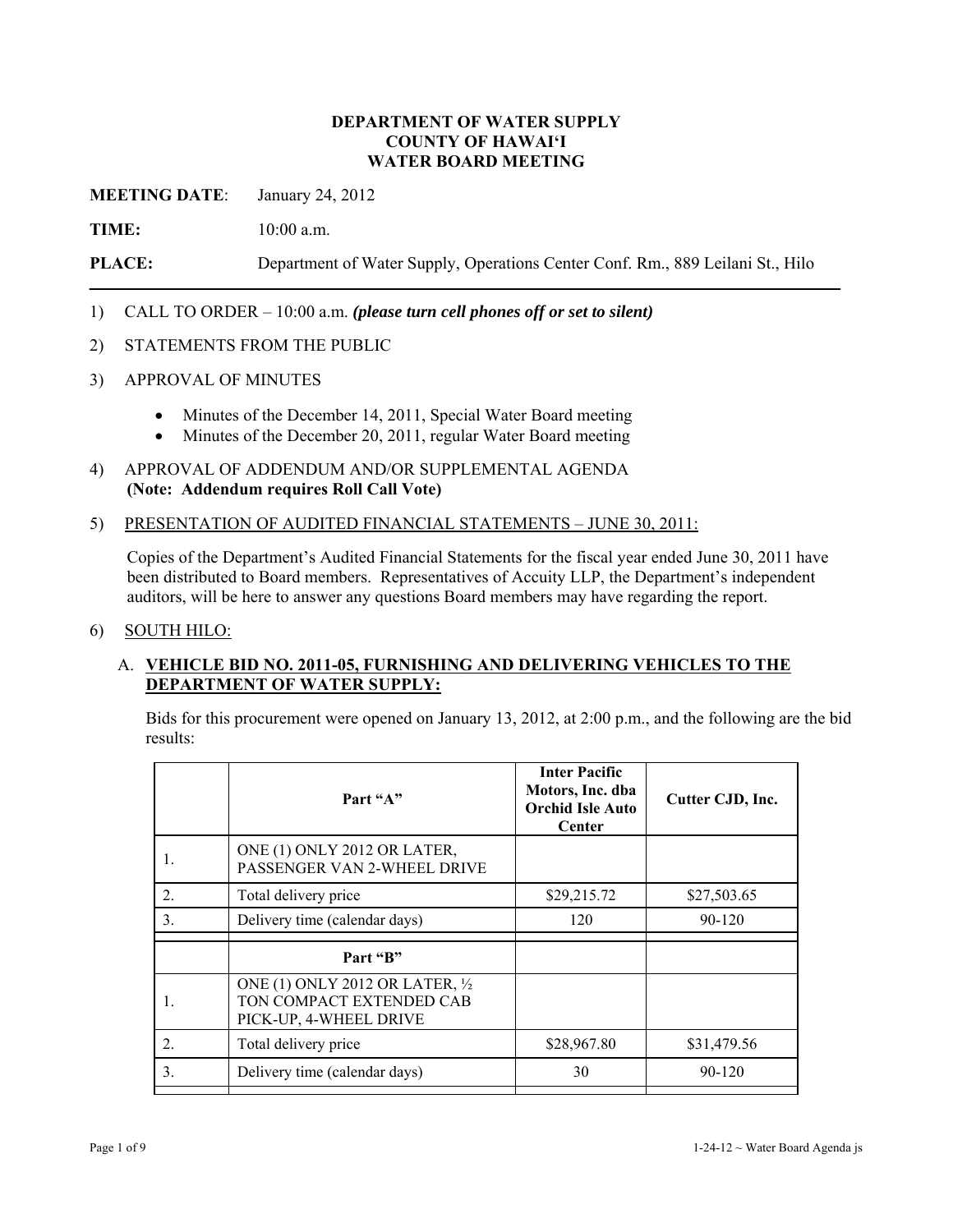| Part "C"                                                                                  |             |        |
|-------------------------------------------------------------------------------------------|-------------|--------|
| ONE (1) ONLY 2012 OR LATER, 1-TON<br>CREW CAB WITH SERVICE BODY, 4-<br><b>WHEEL DRIVE</b> |             |        |
| Total delivery price                                                                      | \$44,764.73 | No Bid |
| Delivery time (calendar days)                                                             | 180         |        |

RECOMMENDATION: It is recommended that the Board award VEHICLE BID NO. 2011-05, FURNISHING AND DELIVERING VEHICLES TO THE DEPARTMENT OF WATER SUPPLY, to Inter Pacific Motors, Inc. dba Orchid Isle Auto Center, for Parts B and C, at a cost of \$73,732.53, and to Cutter CJD, Inc. for Part A at a cost of \$27,503.65, and that either the Chairperson or the Vice-Chairperson be authorized to sign the contract(s), subject to review as to form and legality of the contract(s) by Corporation Counsel. The total amount for the vehicles is \$101,236.18.

## B. **WATER AGREEMENT BETWEEN HAWAI'I ISLAND COMMUNITY DEVELOPMENT CORPORATION (HICDC) AND DEPARTMENT OF WATER SUPPLY ON PEPE'EKEO LAND:**

*(This Item was deferred from the December 20, 2011, Board meeting.)* 

The Hawai'i Island Community Development Corporation (HICDC) is the owner of Tax Map Keys 2-8- 007:092 and 093, and is proposing a subdivision of up to 40 lots on these parcels located above the existing Kula'imano Subdivision in Pepe'ekeo. As a non-profit organization, HICDC develops residential lots as part of their affordable housing program.

As a requirement to subdivide their said property, HICDC needs to acquire water commitments for each of the proposed developable lots. In order to assist DWS in making more water available for the system, HICDC is proposing to dedicate a 10,000 s.f. lot to DWS for the purpose of installing booster pump facilities that would improve the system servicing their property. In addition, the DWS will only issue the commitments upon awarding the Kula'imano Production Well project, and will not issue any service to the subdivision until the Kula'imano Production Well project has been completed.

RECOMMENDATION: It is recommended that the Water Board approve the Water Agreement between Hawai'i Island Community Development Corporation (HICDC) and the Water Board, and that either the Chairperson or Vice-Chairperson be authorized to execute the Agreement, subject to approval as to form and legality by Corporation Counsel.

# 7) HĀMĀKUA:

# A. **JOB NO. 2008-945, CONSTRUCTION OF THE ĀHUALOA – HONOKA'A TRANSMISSION WATERLINE – PHASE 1, DISTRICT OF HĀMĀKUA, COUNTY OF HAWAI'I, STATE OF HAWAI'I:**

*(This Item was deferred from the December 20, 2011, Board meeting.)* 

This project involves the installation of approximately 19,210 linear feet of 12-inch ductile iron waterline along Old Māmalahoa Highway from the Department's Āhualoa well, with final connection at the Department's De Silva tank site located above Honoka'a town. Tank inlet control valves, a pressure reducing valve station, and miscellaneous electrical work at various tank sites are also part of the scope of work.

Bids for this project were opened on December 15, 2011, at 2:00 p.m., and the following are the bid results: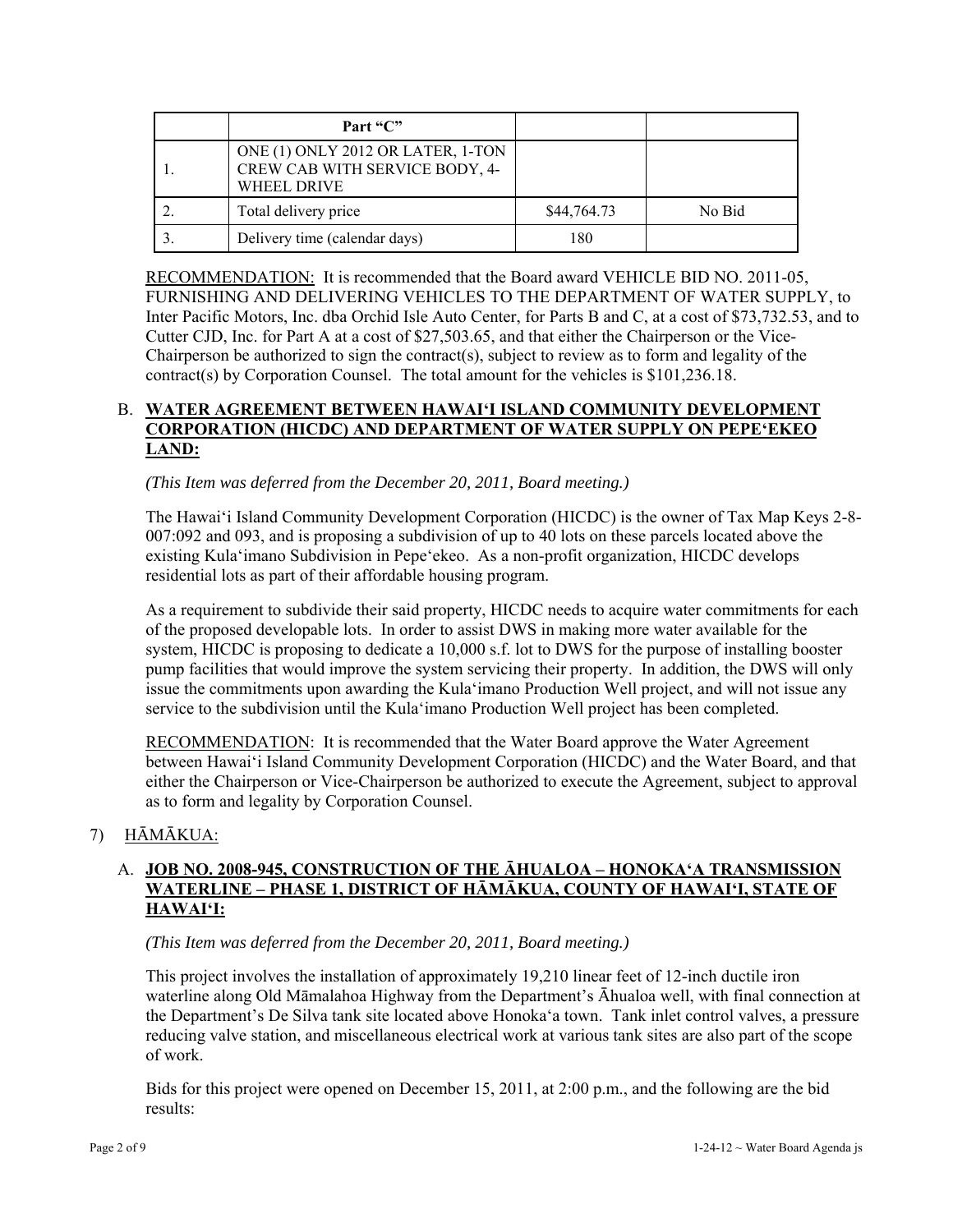| <b>Bidder</b>                               | <b>Base Bid Amount</b> | <b>Adjusted Bid Amount*</b><br>(for purposes of bid award) |
|---------------------------------------------|------------------------|------------------------------------------------------------|
| Yamada Painting Inc. dba GW<br>Construction |                        | <b>Bid Withdrawn</b>                                       |
| Goodfellow Bros., Inc.                      | \$3,956,110.00         | \$3,701,213.50                                             |
| William C. Loeffler Construction,           | \$3,943,447.00         | \$3,914,617.00                                             |
| Inc.                                        |                        |                                                            |
| Keauhou Kona Construction                   | \$4,196,195.00         | \$3,931,802.28                                             |
| Isemoto Contracting Co., Ltd.               | \$4,196,228.00         | \$3,986,416.60                                             |
| <b>MEI</b> Corporation                      | \$5,007,835.00         | \$4,732,045.25                                             |
| Jas. W. Glover, Ltd.                        | \$6,889,184.50         | \$6,819,568.50                                             |

\*Bids were adjusted to provide credits for use of Hawaii Products, participation in the State Apprenticeship Program, and in accordance with DWS General Requirements and Covenants.

Project Costs:

| 1) Low Bidder (Goodfellow Bros., Inc.) |                    | \$3,956,110.00        |
|----------------------------------------|--------------------|-----------------------|
| 2) Construction Contingency (10%)      |                    | \$395,611.00          |
|                                        | <b>Total Cost:</b> | <u>\$4,351,721.00</u> |

Funding for this project will be from DWS's C.I.P. Budget. The contractor will have 450 calendar days to complete this project.

RECOMMENDATION: It is recommended that the Board award the contract for JOB NO. 2008-945, CONSTRUCTION OF THE ĀHUALOA – HONOKA'A TRANSMISSION WATERLINE PHASE 1, DISTRICT OF HĀMĀKUA, COUNTY OF HAWAI'I, STATE OF HAWAI'I, to the lowest responsible bidder, Goodfellow Bros., Inc., for their bid amount of \$3,956,110.00, plus \$395,611.00 for construction contingency, for a total contract amount of \$4,351,721.00. It is further recommended that either the Chairperson or the Vice-Chairperson be authorized to sign the contract, subject to review as to form and legality of the contract by Corporation Counsel.

### B. **JOB NO. 2009-958, ĀHUALOA WELL POWER LINE ACCESS ROADWAY:**

The contractor, William C. Loeffler Construction, Inc., has requested a contract time extension of 52 calendar days, due to rain-out delays and time needed to obtain construction right-of-entry through Department of Hawaiian Home Lands property at the beginning of the project. This is the first time extension request for this project.

RECOMMENDATION: It is recommended that the Board grant this contract time extension of 52 calendar days to William C. Loeffler Construction, Inc., for JOB NO. 2009-958, Ahualoa Well Power Line Access Roadway. If approved, the contract completion date will be extended from January 29, 2012 to March 21, 2012.

## C. **JOB NO. 2007-923, ĀHUALOA WELL DEVELOPMENT – PHASE 2 (PRODUCTION WELL AND 1.0 MG RESERVOIR):**

The contractor, Goodfellow Bros., Inc.., is requesting a contract time extension for the subject project. This is the fifth time extension request for this project. Information on the previous time extension requests is detailed as follows: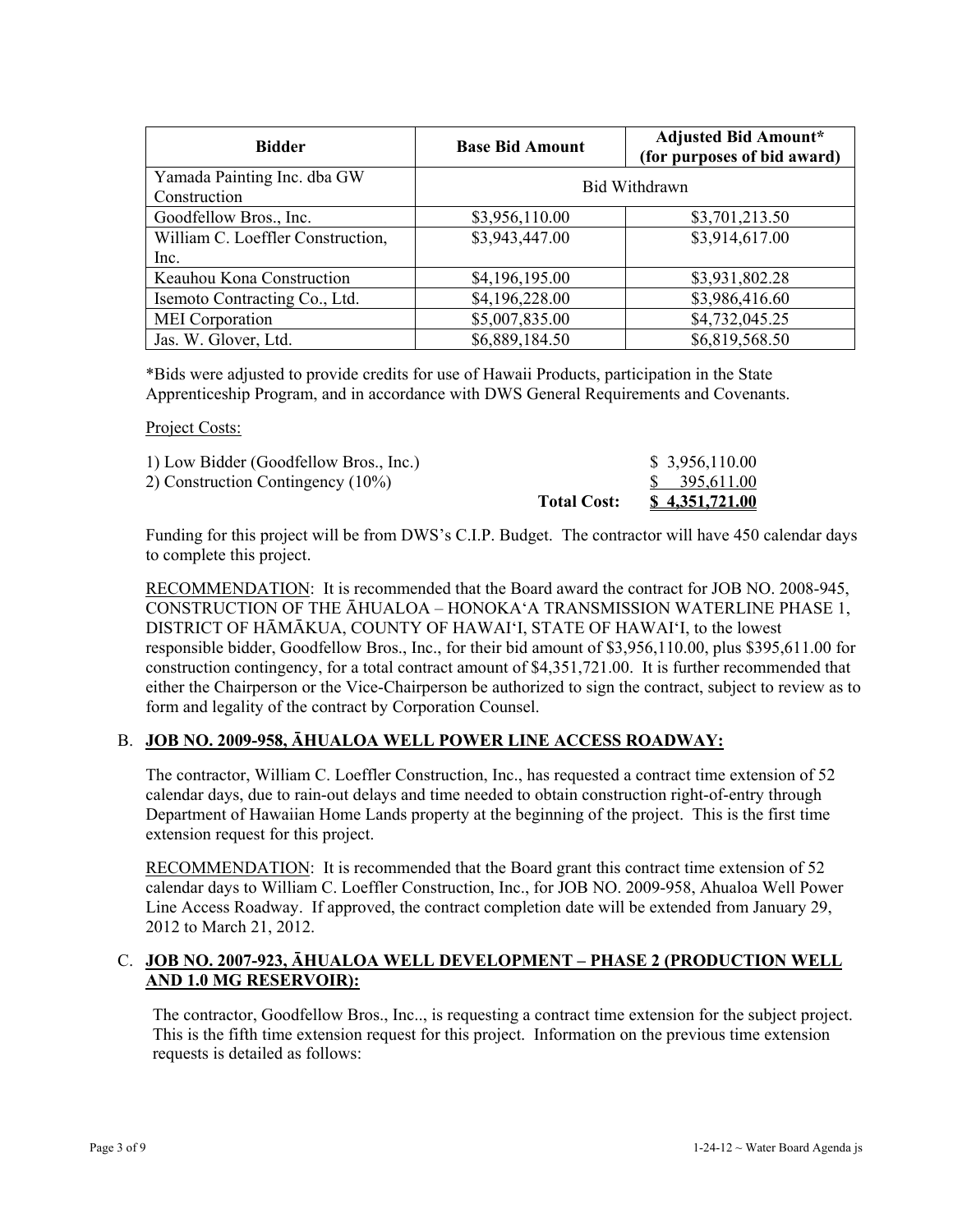| Ext.                                |             |           | Days      |                                                                                                                                                                                                                                   |
|-------------------------------------|-------------|-----------|-----------|-----------------------------------------------------------------------------------------------------------------------------------------------------------------------------------------------------------------------------------|
| #                                   | From (Date) | To (Date) | Calendar) | Reason                                                                                                                                                                                                                            |
| 1                                   | 8/30/10     | 2/14/11   | 168       | Delays in receiving drawings from HELCO<br>and changes in electrical design.                                                                                                                                                      |
| 2                                   | 2/14/11     | 9/26/11   | 224       | Delays in receiving submittals and review<br>from HELCO for Main Electrical Service<br>Switchgear                                                                                                                                 |
| 3                                   | 9/26/11     | 12/5/11   | 70        | Additional time needed for start-up/testing<br>of Motor Control Center, delays in painting<br>due to moisture, delays in delivery of<br>doors/louvers.                                                                            |
| $\overline{4}$                      | 12/5/11     | 1/16/12   | 42        | Additional time needed for DWS<br>technicians, factory representatives, and<br>electricians to complete SCADA work and<br>start-up/testing of the well system.                                                                    |
| $\overline{5}$                      | 1/16/12     | 2/16/12   | 31        | Incorrect parts in the motor control center<br>equipment need to be replaced. Start-<br>up/testing must be delayed until correct<br>parts are installed. Additional drainage<br>work needed to prevent washout of access<br>road. |
| Total Days (including this request) |             | 535       |           |                                                                                                                                                                                                                                   |

During the start-up/testing of the motor control center, it was found that parts in the motor starter were under-sized to support the electrical load to the pump motor. Start-up/testing of the system cannot resume until the correctly sized parts are installed.

Recent heavy rains in the Āhualoa area revealed an unknown drainage way that resulted in the washout of a portion of the well access road. DWS has requested that the contractor construct drainage improvements to prevent future washout of the well access road, which can be done concurrently with the above motor control center work.

Staff has reviewed the request and finds that the 31 calendar days are justified.

This project is being funded through the American Recovery and Reinvestment Act of 2009 (ARRA). The requested time extension will not affect ARRA funding for this project.

RECOMMENDATION: It is recommended that the Board grant this contract time extension of 31 calendar days to Goodfellow Bros., Inc., for JOB NO. 2007-923, Āhualoa Well Development – Phase 2 (Production Well and 1.0 MG Reservoir). If approved, the contract completion date will be extended from January 16, 2012 to February 16, 2012.

# 8) NORTH KOHALA:

# **A. HALA'ULA WELL DEVELOPMENT, PHASE 2:**

### Background:

The Phase 1 Exploratory Well Development for this project was successfully completed in late 2011. Phase 2 will include the outfitting of a 700 gpm production well and construction of a 0.5 million-gallon Reservoir, with an overflow (O/F) elevation of 810 feet to match the Hāwī 810 Well.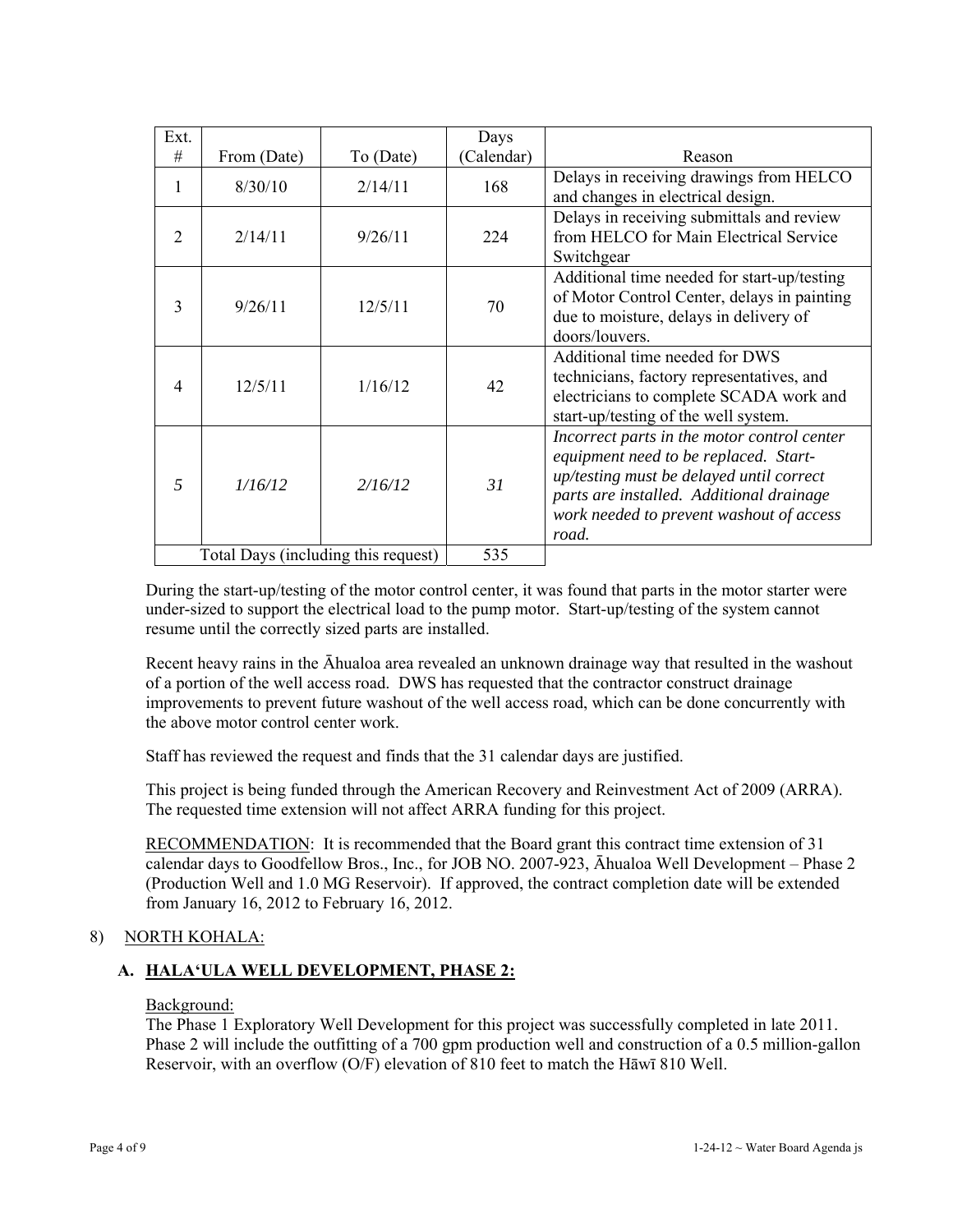By completing this project and strategically tying this new well source and reservoir to the Hawi system serving the western side of North Kohala, the Hala'ula System and the Hāwī System will each be able to provide a redundant source of supply to the other system. This increase in both source and reliability will allow DWS to improve much-needed water availability to a large segment of North Kohala.

This project was previously listed on the 2011 CIP (i.e., \$3,000,000.00 – State Revolving Funds), but was inadvertently left off of the 2012 CIP list. DWS Engineering is currently estimating a construction cost of \$3,500,000.00 (State Revolving Funds), to include the expected cost of land acquisition and some necessary pipeline work.

The next step is to hire a consultant to begin the engineering design and layout for the proposed facilities while the land acquisition proceeds.

RECOMMENDATION: It is recommended that the Water Board add this item from the 2011 CIP to the 2012 CIP.

### 9) NORTH KONA:

## A. **SUNRA WRITE-OFF:**

#### Background:

Sunra Coffee, LLC, (formerly doing business as Royal Hualālai Gardens), was in the business of coffee production and farmland subdivision. Sunra purchased 225 acres in 2002 to develop and subdivide into small coffee farms to sell. Sunra also had 138 acres in the Blue Mountain coffee-growing area of Jamaica. The water account in question was for temporary service located at TMK 7-5-001-044, in Hōlualoa, Hawaii.

Amid hurricane damage to the property in Jamaica and falling real estate values in Hawaii, Sunra filed for Chapter 11 bankruptcy protection on August 21, 2009. On September 14, 2009, DWS received a court order prohibiting the Department from altering or discontinuing service to the Sunra property. At this point, the protected balance was \$14,105.23. DWS opened a second account going forward as the Department was still bound by the court order not to disconnect service.

The second billing on the new account totaling \$25,193.00 went delinquent, and on February 8, 2010, a shut-off notice was sent to the customer. On February 10, 2010, DWS's Kona office spoke to the courtappointed property manager, who said he wanted the meter to remain because of the pumping system in place. Apparently, water was overflowing from the main tank and spilling into a dry well under the tank. The property manager called DWS on February 11, 2010 to say he had closed the valve. On February 18, 2010, the next bill was generated, with a balance on \$29,276.00. DWS received notice of conversion to Chapter 7 bankruptcy on March 15, 2010. The final billing of \$5,668.00, plus late fees, brings the final balance on the second account to \$60,389.90.

The Bankruptcy was forwarded to Corporation Counsel to handle, and Corporation Counsel has filed a Proof of Claim.

RECOMMENDATION:Sunra Coffee, LLC has two accounts that fall under Chapter 7 bankruptcy protection. Because the Department anticipates that this Bankruptcy will be in the courts for many years, the Department is recommending the write-off of \$75,013.08, with the understanding that the Department will reverse any portion collected by Corporation Counsel in the future.

Acct #880-24740-10 \$14,105.23 880-24740-11 \$60,389.90 800-24740-12 \$ 517.95 (*post-petition balance*) TOTAL: **\$75,013.08**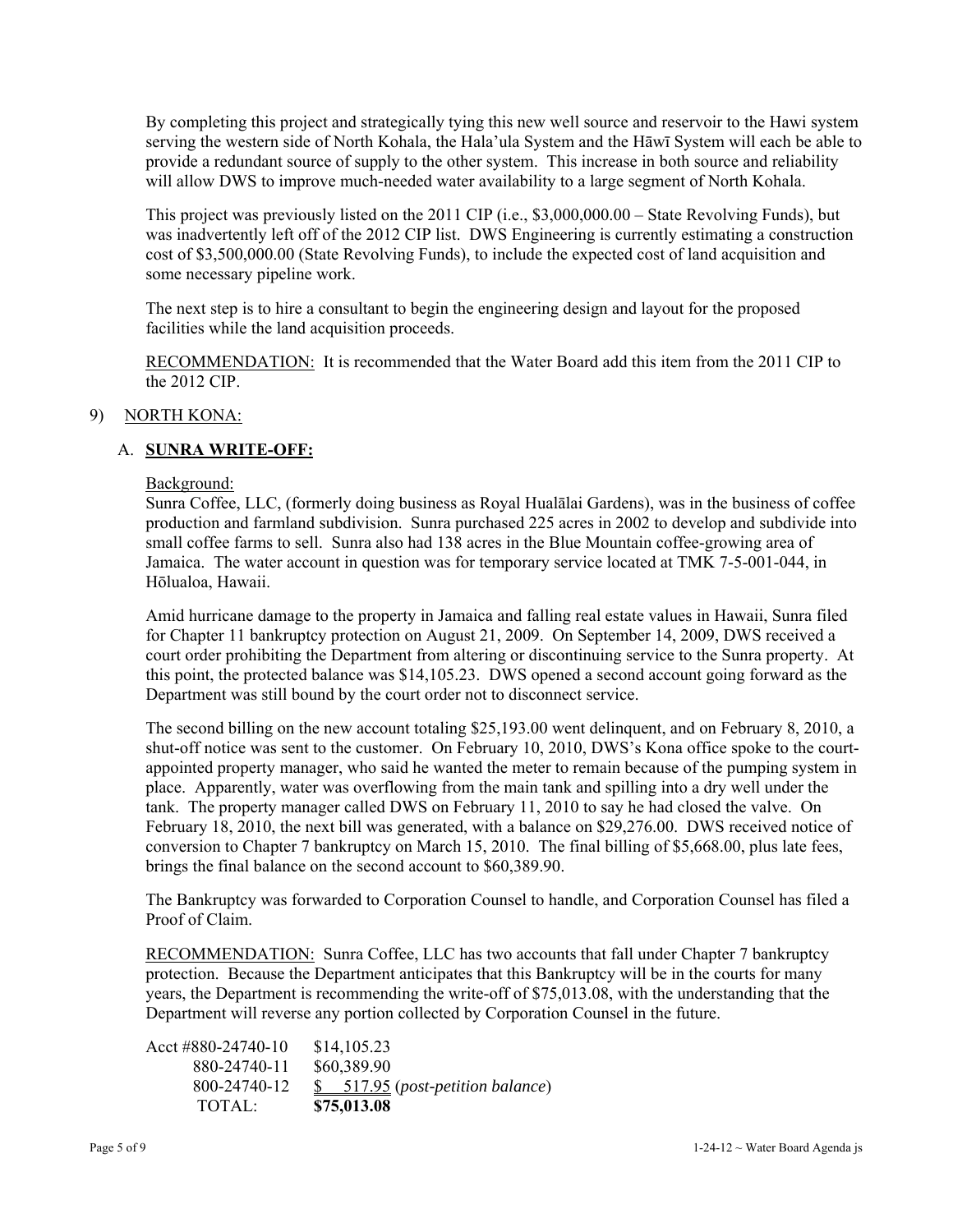### 10) MISCELLANEOUS:

## A. **DEDICATION OF WATER SYSTEMS**:

The Department received the following documents for action by the Water Board. The water systems have been constructed in accordance with the Department's standards and are in acceptable condition for dedication.

## **1. GRANT OF EASEMENT**

 **(**For Water Meter Purposes) Subdivision Application No. 2011-0001106 No. of Lots: 2 Zoning: A-5a Grantor: 327 KONA, LLC (Kona View Country Estates Subdivision) Tax Map Key: (3) 7-4-008: 047 portion

## **2. BILL OF SALE**

 Honoka'a Well No. 6428-01 Well Improvements Tax Map Key: (3) 4-5-019: 020 Seller: State of Hawai'i, Board of Land and Natural Resources Final Inspection Date: 5/11/2011 Water System Cost: \$1,909,926.01

## **3. LICENSE NO. 764**

 **(**Non-Exclusive Right) (Benefit (B)) Lālāmilo Offsite Water System and New Lālāmilo 1.0 MG Reservoir Licensor: State of Hawai'i, Department of Hawaiian Home Lands Tax Map Key: (3) 6-6-001: 077 portion Final Inspection Date: *TBA*  Water System Cost: *TBA* 

RECOMMENDATION: It is recommended that the Water Board accept these documents subject to the approval of the Corporation Counsel, and that either the Chairperson or the Vice-Chairperson be authorized to sign the documents.

## B. **COUNTY OF HAWAI'I LEASE FOR WAIĀKEA OFFICE PLAZA:**

The County of Hawai'i's Departments of Environmental Management and Data Systems have tentatively agreed to lease the lower level of the Department's Waiākea Office Plaza building, pending agreement on a lease. A draft lease has been provided for the Board's review. Key components of the lease include:

- 1) DWS will fund up to \$500,000 for renovations to the space to be leased by the County of Hawai`i ("COH"). DPW will manage the design construction of the renovations. The COH will reimburse DWS over the initial five (5) years of the lease term, along with interest at a rate of 3.47%. (Approximately \$1.02 per sq. ft);
- 2) Lease term is 10 years, with an option for an additional 10 years;
- 3) COH will pay \$0.99 per sq. ft. for Common Area Maintenance (CAM), which will be updated annually;
- 4) COH will commence rental payments of \$0.85 after the renovations are fully reimbursed, but in no event later than five (5) years after the commencement of the lease. The monthly rental rate will be renegotiated every five years.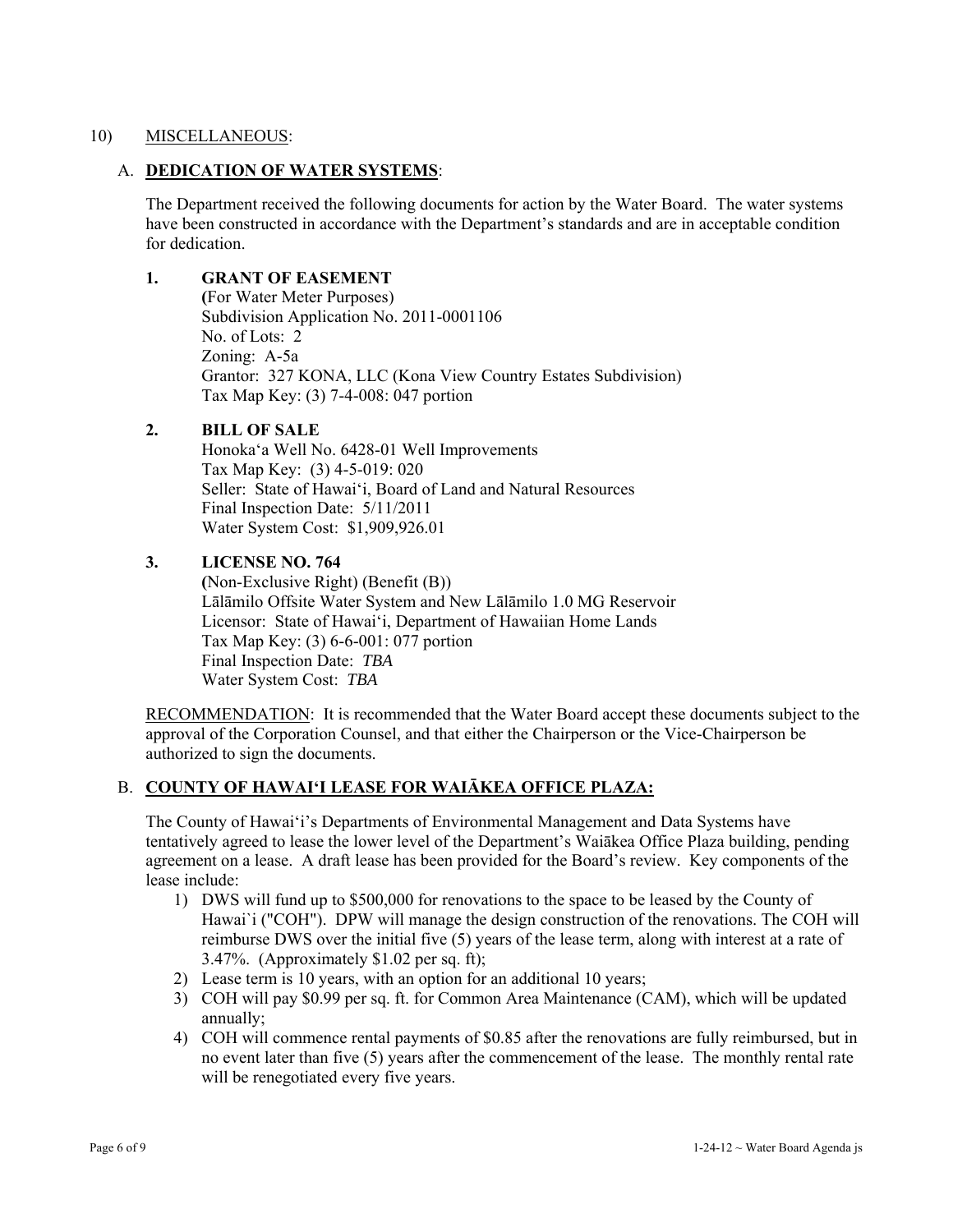RECOMMENDATION: The Department recommends approval of the lease with the COH to rent the lower level of the Waiākea Office Plaza.

### C. **DISCUSSION REGARDING DRAFT OF PROPOSED RULE CHANGE REGARDING WATER SERVICE TO CONSUMERS/RESPONSIBILITY FOR PAYMENT OF BILLS:**

For discussion.

### D. **REPORT OF AD HOC FINANCE COMMITTEE:**

The Water Board's Ad Hoc Finance Committee Chairperson, Mr. Art Taniguchi, has been investigating the three focus areas (DWS's policies on credit card use, cash control and vehicle take-home), which encompass the scope of the Committee's work. At this meeting, the Committee may do the following:

- Possible approval of DWS's vehicle policy, based on modifications following union comments;
- Decals on DWS vehicles:
- Discussion of DWS's cash handling procedures and proposed changes. Discussion may include a possible switchover to Oahu's billing system.

## E. **REPORT OF AD HOC COMMITTEE TO REVISE THE MANAGER-CHIEF ENGINEER'S EVALUATION FORM:**

The Water Board's Chairperson of the Ad Hoc Committee to Revise the Manager-Chief Engineer's Evaluation Form, Mr. Ken Kaneshiro, has been looking at a revised Manager-Chief Engineer Evaluation Form.

At this meeting, the Board will discuss the Committee's report to the Board on its findings.

### F. **ENERGY MANAGEMENT ANALYST UPDATE:**

The Energy Management Analyst will provide an update on significant changes or noteworthy areas relating to energy use and the Department's Green Initiatives.

### G. **MONTHLY PROGRESS REPORT**:

Submission of Progress Report of Projects by the Department. Department personnel will be available to respond to questions by the Board regarding the status/progress of any project.

### H. **REVIEW OF MONTHLY FINANCIAL STATEMENTS:**

Submission of financial statements and information relating to the financial status of the Department. Department personnel will be available to respond to questions by the Board relating to the financial status of the Department.

### I. **MANAGER-CHIEF ENGINEER'S REPORT:**

The Manager-Chief Engineer will provide an update or status on the following:

- 1) Palani Road Transmission Waterline Project
- 2) Hawaiian Ocean View Estates Project
- 3) Water Use and Development Plan update
- 4) Kawailani Tank update
- 5) Pu'ukala/Kona Ocean View Properties Subdivision Improvement District Update
- 6) Public Information and Education Specialist Update
- 7) Recognition of Employee of the Quarter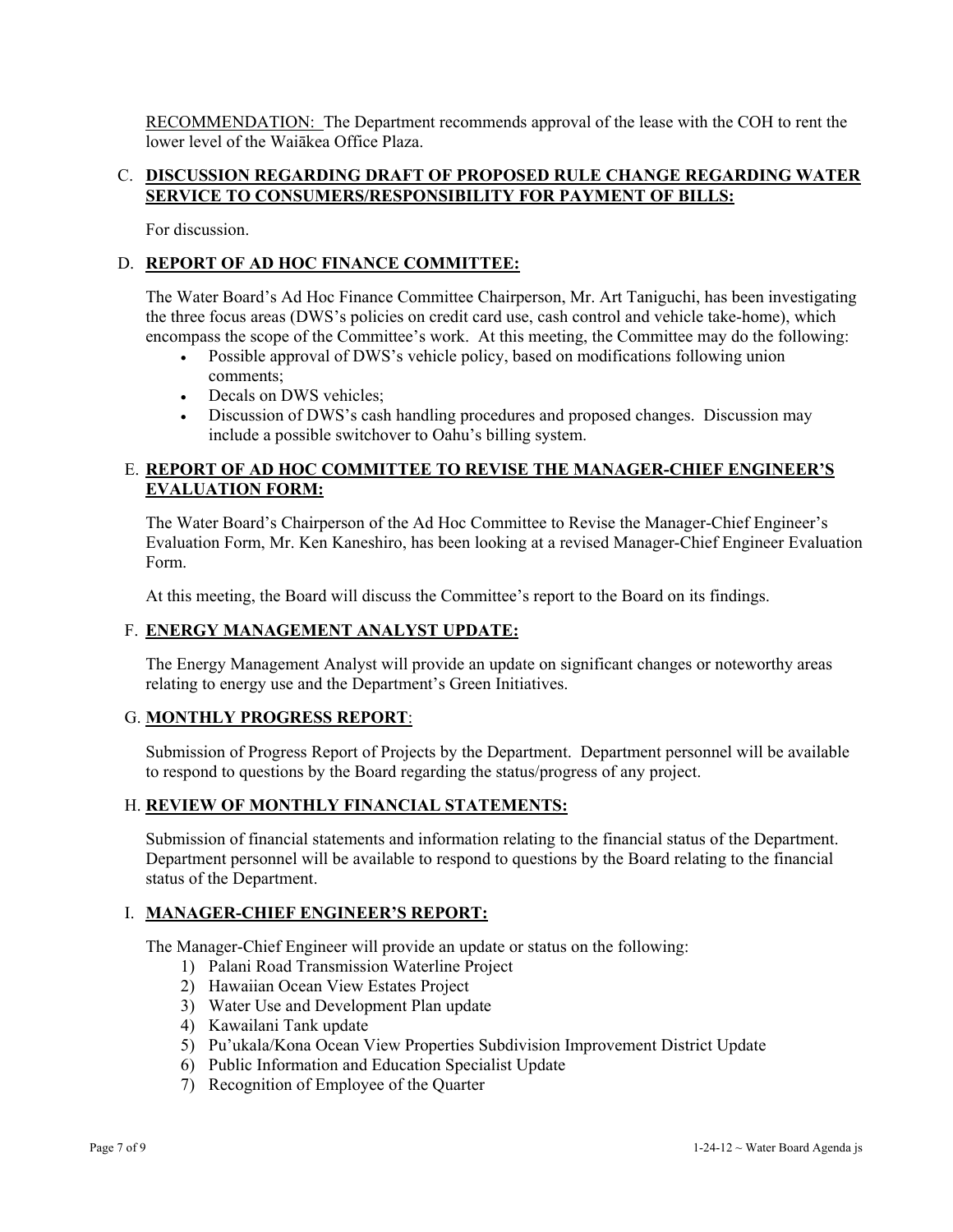## J. **CHAIRPERSON'S REPORT:**

Discussion/decision on 2012 Meeting venues.

### K. **SECRETARY-ADMINISTRATIVE ASSISTANT POSITION -- ADMINISTRATIVE SERVICES BRANCH – ADMINISTRATION DIVISION:**

The Department proposes to amend its Table of Organization to reallocate the Secretary-Administrative Assistant Position in the Administrative Services Branch to a Private Secretary position in the Administrative Services Branch, Administration Division.

The Private Secretary position is proposed to have the same salary rating of SR-20 and generally, the duties of the position will remain the same. The change is recommended to allow each Manager-Chief Engineer the ability to appoint a Private Secretary upon appointment to the Manager-Chief Engineer position. Currently, the Secretary-Administrative Assistant position is a civil service position whereby the incumbent remains in the position until he/she chooses to leave, not when the Manager-Chief Engineer leaves.

*(The Board will have received the existing and proposed position organization charts in their packets.)*

RECOMMENDATION: It is recommended that the Water Board approve the amendment to the Table of Organization to reallocate the Secretary-Administrative Assistant Position in the Administrative Services Branch to a Private Secretary position in the Administrative Services Branch.

### L. **MANAGER-CHIEF ENGINEER RECOMMENDATION OF MR. KEITH OKAMOTO FOR POSITION OF DEPUTY -- CONFIRMATION OF DEPUTY:**

*(This Item was deferred from the December 20, 2011, Board meeting.)* 

In a letter dated January 13, 2012, the Manager-Chief Engineer recommended the confirmation of Mr. Keith Okamoto for the position of Deputy. The Water Board will vote on his confirmation.

### 11) **EXECUTIVE SESSION RE: CONFIRMATION OF DEPUTY:**

The Water Board anticipates convening an executive meeting, closed to the public, pursuant to Hawai'i Revised Statutes, Sections 92-4, 92-5(a)(2), 92-5(a)(4), 92-5(a)(8) and Hawai`i County Charter Section 13-20(b) to discuss and consider Mr. Keith Okamoto for the position of Deputy, where consideration of matters affecting privacy will be involved, to deliberate or make decisions upon matters that require the consideration of information that must be kept confidential pursuant to state or federal law, or a court order, and for the purpose of consulting with the Water Board's attorney on questions and issues pertaining to the Water Board's powers, duties, privileges, immunities and liabilities. A two-thirds vote, pursuant to HRS Section 92-4, is necessary to hold an executive meeting.

### 12) ANNOUNCEMENTS:

### 1. **Next Regular Meeting:**

The next meeting of the Water Board will be held on February 28, 2012, at the Department of Water Supply, Operations Conference Room, 889 Leilani Street, Hilo, HI.

#### 2. **Following Meeting:**

The following meeting of the Water Board will be held on March 27, 2012, at a venue to be announced.

#### 13) ADJOURNMENT

Anyone who requires an auxiliary aid or service for effective communication or a modification of policies or procedures to participate in this Water Board Meeting should contact Janet Snyder, Secretary, at 961-8050 as soon as possible, but no later than five days before the scheduled meeting.